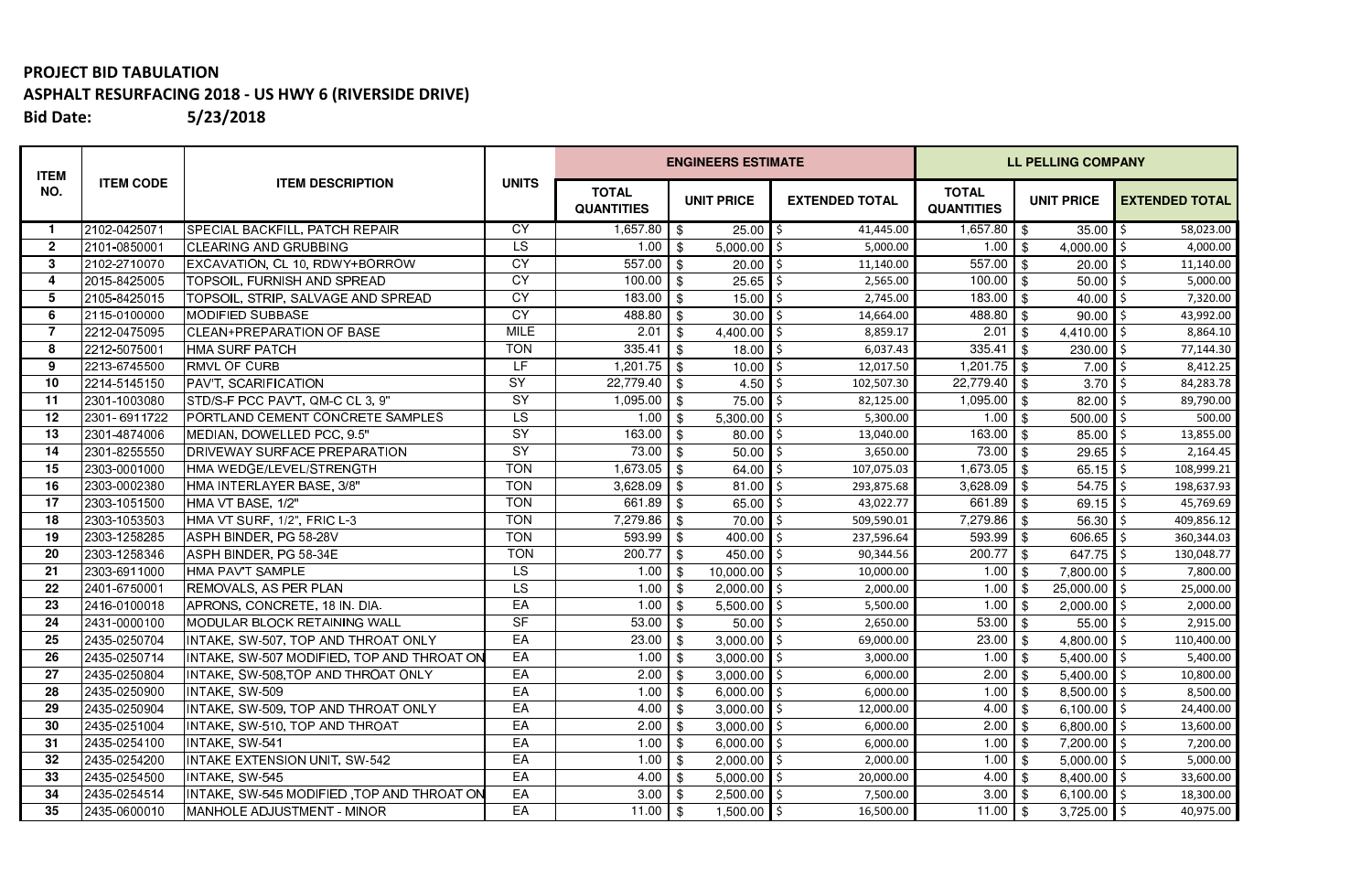| 36 | 2435-0600020 | MANHOLE ADJUSTMENT, MAJOR                           | EA              | $31.00$   \$         |                          | $2,000.00$ \$       | 62,000.00  | $31.00$ \$            |            | $3,725.00$ \$  | 115,475.00 |
|----|--------------|-----------------------------------------------------|-----------------|----------------------|--------------------------|---------------------|------------|-----------------------|------------|----------------|------------|
| 37 | 2435-0600110 | INTAKE ADJUSTMENT, MINOR - THROAT RECONS            | EA              | 10.00                | \$                       | $2,000.00$ \$       | 20,000.00  | 10.00                 | -\$        | 2,200.00       | 22,000.00  |
| 38 | 2502-8213206 | SUBDRAIN, LONGITUDINAL, 6IN. DIA.                   | LF              | 999.00               | \$                       | 20.00               | 19,980.00  | 999.00                | $\sqrt{3}$ | 22.00          | 21,978.00  |
| 39 | 2502-8221303 | SUBDRAIN OUTLET, DR-303                             | EA              | 4.00                 | \$                       | 500.00              | 2,000.00   | 4.00                  | -\$        | 300.00         | 1,200.00   |
| 40 | 2599-9999905 | SUBDRAIN CLEANOUT, 6IN, TYPE A-1                    | EA              | 4.00                 | \$                       | 800.00              | 3,200.00   | 4.00                  | \$         | 1,200.00       | 4,800.00   |
| 41 | 2503-0114218 | STORM SWR G-MAIN, TRENCHED, RCP 2000D, (CL          | LF              | 323.00               | \$                       | 75.00               | 24,225.00  | 323.00                | -\$        | 146.10         | 47,190.30  |
| 42 | 2503-0200341 | STORM SEWER ABANDONMENT, FILL AND PLUG,             | LF              | 247.00               | $\overline{1}$           | 20.00               | 4,940.00   | $247.00$ \$           |            | 50.00          | 12,350.00  |
| 43 | 2505-4008120 | <b>RMVL OF STEEL BEAM G'RAIL</b>                    | LF              | 86.00                | -\$                      | 20.00               | 1,720.00   | 86.00                 | -\$        | 15.00          | 1,290.00   |
| 44 | 2505-4008300 | <b>STEEL BEAM G'RAIL</b>                            | LF              | 37.50                | -\$                      | 100.00              | 3,750.00   | 37.50                 | \$         | 40.00          | 1,500.00   |
| 45 | 2505-4021020 | STEEL BEAM G'RAIL END ANCHOR, W-BEAM                | EA              | 1.00                 | \$                       | 1,800.00            | 1,800.00   | 1.00                  | \$         | 2,500.00       | 2,500.00   |
| 46 | 2505-4021720 | STEEL BEAM G'RAIL TGNT END TERM, BA-205             | EA              | 1.00                 | -\$                      | 50.00               | 50.00      | 1.00                  | - \$       | 3,500.00       | 3,500.00   |
| 47 | 2507-6800061 | <b>REVETMENT, CLASS E</b>                           | <b>TON</b>      | 50.00                | \$                       | 60.00               | 3,000.00   | $\overline{50.00}$ \$ |            | 75.00          | 3,750.00   |
| 48 | 2510-6745030 | <b>REMOVAL OF PAVEMENT</b>                          | SY              | 626.10               | \$                       | 10.00               | 6,261.00   | $626.10$ \$           |            | 20.00          | 12,522.00  |
| 49 | 2510-6745851 | <b>RMVL OF PAV'T, MEDIAN</b>                        | $\overline{SY}$ | 1,409.00             | $\blacksquare$           | 10.00               | 14,090.00  | $1,409.00$ \$         |            | 30.00          | 42,270.00  |
| 50 | 2510-6745900 | <b>RMVL OF SIDEWALK</b>                             | SY              | 439.80               | \$                       | 8.00                | 3,518.40   | $439.80$ \$           |            | 15.00          | 6,597.00   |
| 51 | 2510-6750600 | <b>RMVL OF INTAKE+UTILITY ACCESS</b>                | EA              | 4.00                 | \$                       | 2,500.00            | 10,000.00  | 4.00                  | -\$        | 1,200.00       | 4,800.00   |
| 52 | 2511-7526004 | SIDEWALK, PCC, 4"                                   | SY              | 158.10               | \$                       | 70.00               | 11,067.00  | $158.10$ \$           |            | 68.00          | 10,750.80  |
| 53 | 2511-7526006 | SIDEWALK, PCC, 6"                                   | SY              | 415.80               | -\$                      | 75.00               | 31,185.00  | 415.80                | -\$        | 82.00          | 34,095.60  |
| 54 | 2511-7528101 | DETECTABLE WARNING, CAST IRON, BRICK RED            | SF              | 214.00               | $\blacksquare$           | 50.00               | 10,700.00  | $214.00$ \$           |            | 50.00          | 10,700.00  |
| 55 | 2512-1725206 | CURB+GUTTER, PCC, 2.5'                              | LF.             | 1,523.90             | \$                       | $50.00$   \$        | 76,195.00  | $1,523.90$ \$         |            | 50.00          | 76,195.00  |
| 56 | 2515-2475006 | DRIVEWAY, PCC, 6"                                   | SY              | 122.00               | $\blacksquare$           | $50.00$ \$          | 6,100.00   | $122.00$ \$           |            | 85.00          | 10,370.00  |
| 57 | 2515-6745600 | <b>RMVL OF PAVED DRIVEWAY</b>                       | SY              | 264.30               | \$                       | 15.00               | 3,964.50   | 264.30                | \$         | 15.00          | 3,964.50   |
| 58 | 2518-6910000 | <b>SAFETY CLOSURE</b>                               | EA              | 2.00                 |                          | 125.00              | 250.00     | 2.00                  | -\$        | 200.00         | 400.00     |
| 59 | 2523-0000200 | ELECTRICAL CIRCUITS                                 | <b>LF</b>       | 750.00               | \$                       | $20.00$   \$        | 15,000.00  | $\sqrt{750.00}$ \$    |            | 14.00          | 10,500.00  |
| 60 | 2523-0000305 | <b>RMV HANDHOLE</b>                                 | EA              | 2.00                 | -\$                      | $500.00$ \$         | 1,000.00   | 2.00                  | \$         | 300.00         | 600.00     |
| 61 | 2523-0000310 | <b>HANDHOLE</b>                                     | EA              | 4.00                 | $\overline{1}$ s         | 750.00 \$           | 3,000.00   | 4.00                  | -\$        | 1,000.00       | 4,000.00   |
| 62 | 2523-0000400 | CONTROL CABINET                                     | EA              | 1.00                 | $\overline{\phantom{a}}$ | $18,000.00$   \$    | 18,000.00  | 1.00                  | -\$        | 18,500.00      | 18,500.00  |
| 63 | 2523-6765009 | RMV+REINSTALL LIGHT POLE+LUMINAIRE                  | EA              | 2.00                 | - \$                     | 3,500.00 $\vert$ \$ | 7,000.00   | 2.00                  | -\$        | 4,000.00       | 8,000.00   |
| 64 | 2524-6765010 | <b>REMOVE AND REINSTALL SIGN AS PER PLAN</b>        | EA              | $4.00$ \$            |                          | $200.00$ \$         | 800.00     | $4.00$ \$             |            | 150.00 \$      | 600.00     |
| 65 | 2524-6765110 | <b>REMOVAL OF TYPE A SIGNS</b>                      | EA              | $6.00$ \$            |                          | $80.00$ \$          | 480.00     | $6.00$ \$             |            | $100.00$ \$    | 600.00     |
| 66 | 2524-9265010 | <b>POST, STEEL 1.75IN X 1.75IN SQUARE STEEL TUB</b> | EA              | $6.00$ \$            |                          | $135.00$ \$         | 810.00     | $6.00$ \$             |            | 125.00         | 750.00     |
| 67 | 2524-9276021 | <b>PERFORATED SQUARE STEEL TUBE POST ANCH</b>       | EA              | 4.00                 | -\$                      | $50.00$   \$        | 200.00     | 4.00                  | -\$        | 125.00         | 500.00     |
| 68 | 2524-9276024 | PERFORATED SQUATE STEEL TUBE POST ANCHO             | EA              | 2.00                 | -\$                      | $250.00$ \$         | 500.00     | 2.00                  | -\$        | 225.00         | 450.00     |
| 69 | 2524-9325001 | TYPE A SIGN, SHEET ALUM                             | <b>SF</b>       | $18.75$ \$           |                          | $20.00$   \$        | 375.00     | 18.75                 | - \$       | 20.00          | 375.00     |
| 70 | 2525-0000100 | <b>TRAFFIC SIGNALIZATION</b>                        | <b>LS</b>       | 1.00                 |                          | 250,000.00 \$       | 250,000.00 | 1.00                  | - \$       | 150,000.00     | 150,000.00 |
| 71 | 2526-8285000 | <b>CONSTRUCTION SURVEY</b>                          | LS.             | 1.00                 |                          | $20,000.00$ \$      | 20,000.00  | 1.00                  |            | $27,000.00$ \$ | 27,000.00  |
| 72 | 2527-9263109 | PAINTED PAV'T MARK, WATERBORNE/SOLVENT              | <b>STA</b>      | 498.82 $\frac{1}{3}$ |                          | $200.00$ \$         | 99,764.00  | $498.82$ \$           |            | 36.95          | 18,431.40  |
| 73 | 2527-9263137 | <b>PAINTED SYMBOL+LEGEND, WATERBORNE/SOLV</b>       | EA              | 41.00 $\frac{1}{3}$  |                          | $300.00$ \$         | 12,300.00  |                       |            | 87.25          | 3,577.25   |
| 74 | 2527-9263180 | <b>PAV'T MARK RMVD</b>                              | <b>STA</b>      |                      |                          | $100.00$ \$         | 1,340.00   | $13.40$ \$            |            | 43.15          | 578.21     |
| 75 | 2528-8400048 | TEMPORARY BARRIER RAIL, CONCRETE                    | LF              | 44.00                |                          | $50.00$   \$        | 2,200.00   | 44.00                 | - \$       | 25.00          | 1,100.00   |
| 76 | 2528-8445110 | <b>TRAFFIC CONTROL</b>                              | LS.             | 1.00                 |                          | $100,000.00$ \$     | 100,000.00 | 1.00                  |            | 144,000.00     | 144,000.00 |
| 77 | 2528-8445113 | <b>FLAGGER</b>                                      | <b>DAY</b>      | $141.00$ \$          |                          | $462.00$ \$         | 65,142.00  | 141.00                | <b>\$</b>  | 500.00         | 70,500.00  |
| 78 | 2528-9290050 | PORTABLE DYNAMIC MESSAGE SIGN (PDMS)                | EA              | 2.00                 | ∣ \$                     | $5,000.00$ \$       | 10,000.00  | 2.00                  | - \$       | 1,500.00       | 3,000.00   |
| 79 | 2529-2242304 | <b>CD JOINT ASSEMBLY</b>                            | EA              | $14.00$ \$           |                          | $100.00$ \$         | 1,400.00   | $14.00$ \$            |            | $150.00$   \$  | 2,100.00   |